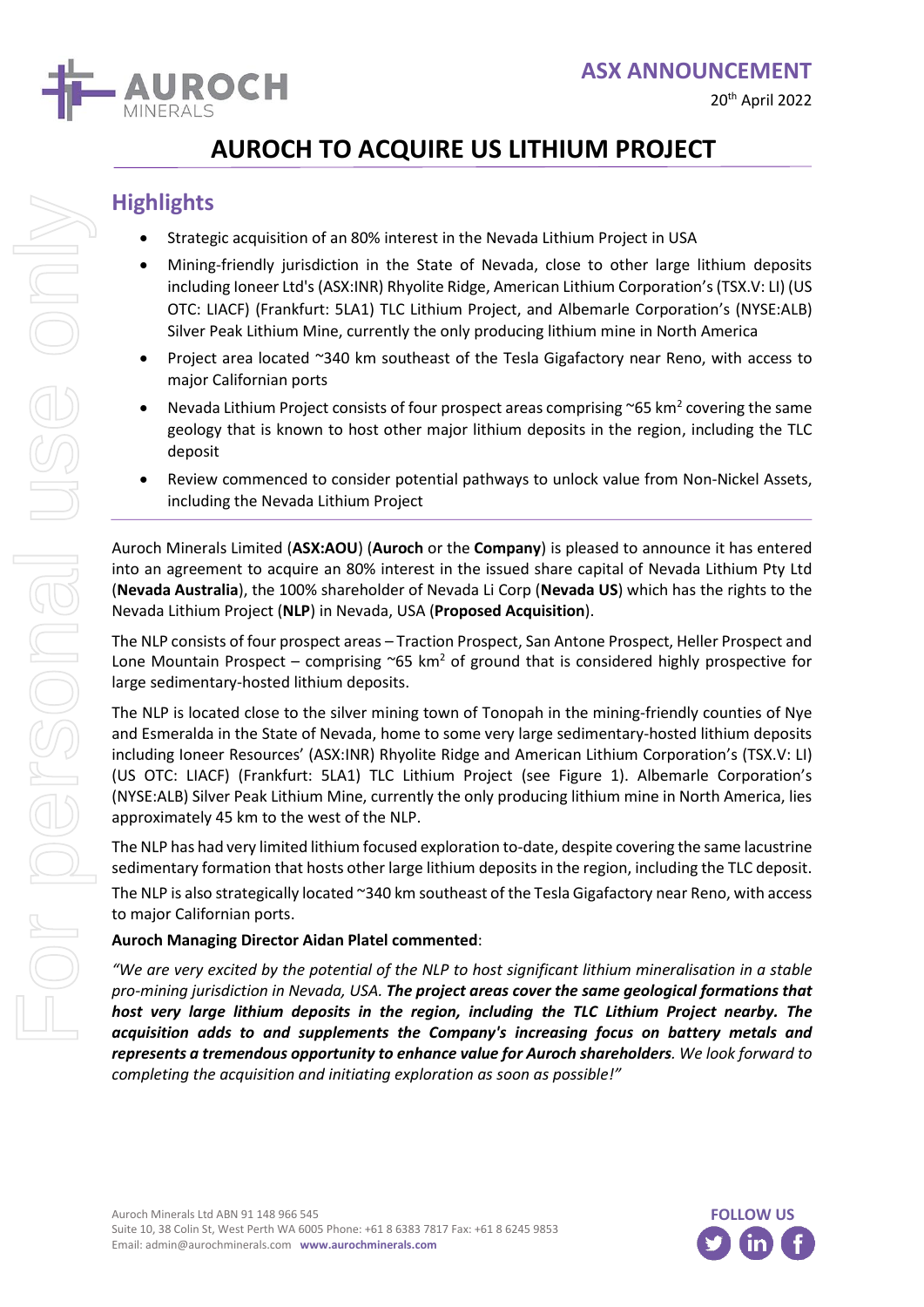## **ASX ANNOUNCEMENT**





### **Auroch Executive Chairman Mike Edwards also commented**:

*"The NLP is located close to the Tesla Gigafactory and has access to major US ports on the West Coast, providing a clear down-stream processing path for any significant lithium mineralisation we potentially discover. Furthermore, the proposed acquisition of the NLP coincides with the recent Presidential Determination by the Biden Administration to ensure a robust, resilient, sustainable, and environmentally responsible domestic industrial base to meet the requirements of the clean energy economy. The timing and location couldn't be better!"*



**Figure 1 – Location of the Nevada Lithium Project comprising the Traction, San Antone, Heller and Lone Mountain Prospects in relation to known large lithium deposits, the Tesla Gigafactory, and the mining town of Tonopah, Nevada, USA**

(LCE - Lithium Carbonate Equivalent; MCap - market capitalisation based on information as at 6<sup>th</sup> April 2022; <sup>1</sup> [NI-43-101-Technical-](https://americanlithiumcorp.com/wp-content/uploads/2021/05/NI-43-101-Technical-Report_May-4_Final.pdf)[Report\\_May-4\\_Final.pdf \(americanlithiumcorp.com\);](https://americanlithiumcorp.com/wp-content/uploads/2021/05/NI-43-101-Technical-Report_May-4_Final.pdf) <sup>2</sup> [American Lithium Corp. \(LI\) | TSXV Stock Price |TMX Money;](https://money.tmx.com/en/quote/LI) <sup>3</sup> ASX Announcement – Rhyolite Ridge Ore ReseRVE increased 280% to 60 million tonnes dated 30 April 2020 [\(200430-inr-resource-and-reserve-upgrade-](https://www.ioneer.com/files/announcement/files/200430-inr-resource-and-reserve-upgrade-combined_vf.pdf)combined vf.pdf (ioneer.com)); <sup>4</sup> [Ioneer \(asx.com.au\);](https://www2.asx.com.au/content/asx/search.html?q=ioneer) <sup>5</sup> Announcement – Lithium Americas expands resource at Thacker Pass and Increase Phase 1 Capacity to Target 40,0000 TPA Lithium Carbonate dated 7 October 2021 [\(Lithium Americas Thacker Pass Resource Estimate\)](https://www.lithiumamericas.com/news/lithium-americas-expands-resource-at-thacker-pass-and-increases-phase-1-capacity-to-target-40000-tpa-lithium-carbonate); <sup>6</sup> [Lithium Americas Corp. \(LAC\) | TSX Stock Price | TMX Money;](https://money.tmx.com/en/quote/LAC) <sup>7</sup> ASX Announcement - Upgraded Mineral Resource confirms McDermitt as the largest lithium deposit in the USA dated 8 April 2021 [\(Updated Mineral Resource McDermitt;](https://cdn-api.markitdigital.com/apiman-gateway/ASX/asx-research/1.0/file/2924-02361801-6A1027742?access_token=83ff96335c2d45a094df02a206a39ff4) <sup>8</sup> JRL share price and company [information for ASX:JRL\);](https://www2.asx.com.au/markets/company/JRL) <sup>9</sup> [ALB: Albemarle Corp Stock Price Quote -](https://www.bloomberg.com/quote/ALB:US) New York - Bloomberg)

Auroch Minerals Ltd ABN 91 148 966 545 Suite 10, 38 Colin St, West Perth WA 6005 Phone: +61 8 6383 7817 Fax: +61 8 6245 9853 Email: admin@aurochminerals.com **www.aurochminerals.com**

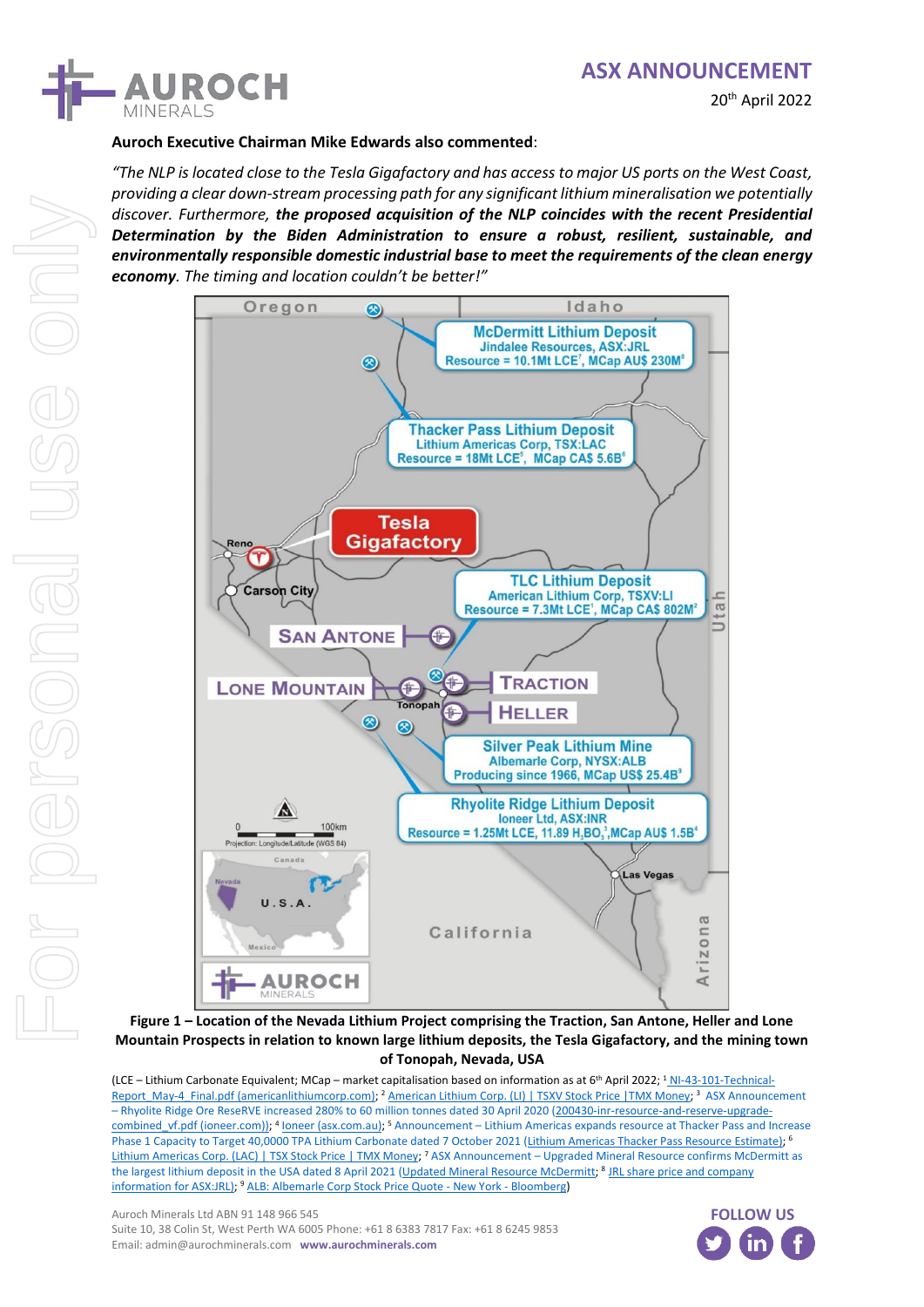

## **ASX ANNOUNCEMENT**

20th April 2022



**Figure 2 – Location of the Nevada Lithium Project in relation to known large lithium deposits and regional geology (SGMC 1:350k, US Geological Survey Aug 2017)**

### **Acquisition Structure:**

The Company has entered into a Share Sale Agreement with the shareholders of Nevada Australia, being Nedeel LLC, Krakouer Capital Pty Ltd and Cratonix Pty Ltd, (**Vendors**) pursuant to which the Company has agreed to acquire an 80% interest in the issued share capital of Nevada Australia. Nevada Australia isthe 100% shareholder of Nevada US which has, or will have, rights to the NLP. The Vendors will retain the remaining 20% interest in Nevada Australia.

Completion of the Proposed Acquisition is conditional upon the satisfaction or waiver of certain conditions precedent, including the proper location, filing and recording of certain key mineral claim registrations.

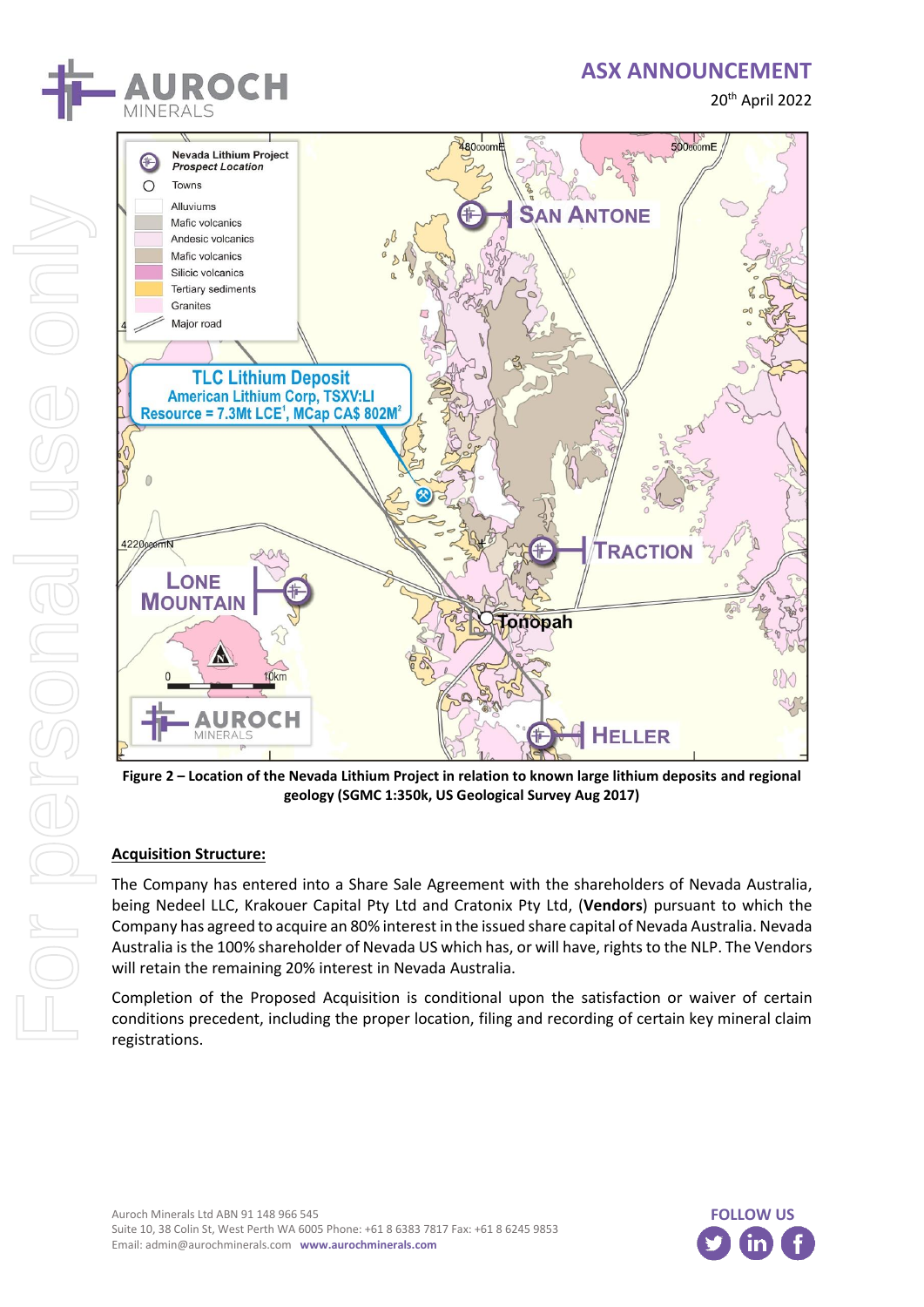

The total consideration payable by the Company to the Vendors for the Proposed Acquisition is as follows:

- (a) the issue of an aggregate of 7,200,000 fully paid ordinary shares in the capital of the Company (**Shares**); and
- (b) the issue of an aggregate of 7,200,000 performance rights that will convert to Shares upon the Company announcing a new drill intersection of 25m at 1,000ppm Li commencing within 100m (vertical) from the surface of the NLP area.

Further, the Company has also agreed to reimburse the Vendors for expenditure incurred in respect to the NLP for an amount of up to US\$220,000.

As part of the Proposed Acquisition, the Company has also entered into:

- (a) a Shareholders Agreement with the Vendors pursuant to which:
	- (i) the Company must sole fund all expenditure in respect of the NLP until a decision to mine is made by the board of Nevada Australia;
	- (ii) once a decision to mine has been made, both the Vendors and the Company may be required to contribute to expenditure in proportion to their respective shareholding in Nevada Australia;
	- (iii) upon completion of the Proposed Acquisition, the Company will be entitled to appoint two directors to Nevada Australia; and
	- (iv) the Vendors must not, and must ensure their representatives do not, apply for any mineral exploration permits, claims or any exploration or mining interests, directly or indirectly, within 20km of the outer boundaries of the NLP prospects without the prior approval of the Company; and
- (b) a Loan Facility Agreement whereby the Company has agreed to provide a loan facility of up to US\$230,000 to Nevada Australia, on and from execution of the Share Sale Agreement, with all drawdowns to be utilised for the registration of permits, licences and/or claims in respect to the NLP, and/or with the prior approval of the Company, exploration activities in respect to the NLP.

All amounts drawn down under the loan facility will be forgiven by the Company upon the completion of the Proposed Acquisition. If the Proposed Acquisition does not complete (other than by reason of a breach of the Share Sale Agreement by the Company), all outstanding amounts will be repaid to the Company.

#### **Review of Non-Nickel Assets**

In addition to the Company's three high-grade nickel sulphide projects in Western Australia, Auroch holds a suite of earlier stage exploration projects in South Australia focussed on critical and future minerals such as zinc, copper, lithium and rare earth elements (REEs). These projects comprise the following:

- **Arden Zinc-Copper Project** – primarily targeting sedex (sedimentary exhalative) - style zinc and copper mineralisation, particularly at the Ragless Range Zinc Target where diamond drilling intersected 12.80m @ 5.0% Zn from 53m, including 3.65m @ 15.5% Zn from 62.15m.<sup>1</sup> More recently, the Company has identified potential for skarn-related lithium and REE mineralisation;



<sup>&</sup>lt;sup>1</sup> Refer to 18 December 2018 ASX Announcement - <u>[INFILL SAMPLING EXTENDS MINERALISATION AT RAGLESS RANGE -](https://www.investi.com.au/api/announcements/aou/408f546e-9fa.pdf) ARDEN ZN PROJECT.</u> The Company confirms that it is not aware of any new information or data that materially affects the information included in this referenced announcement